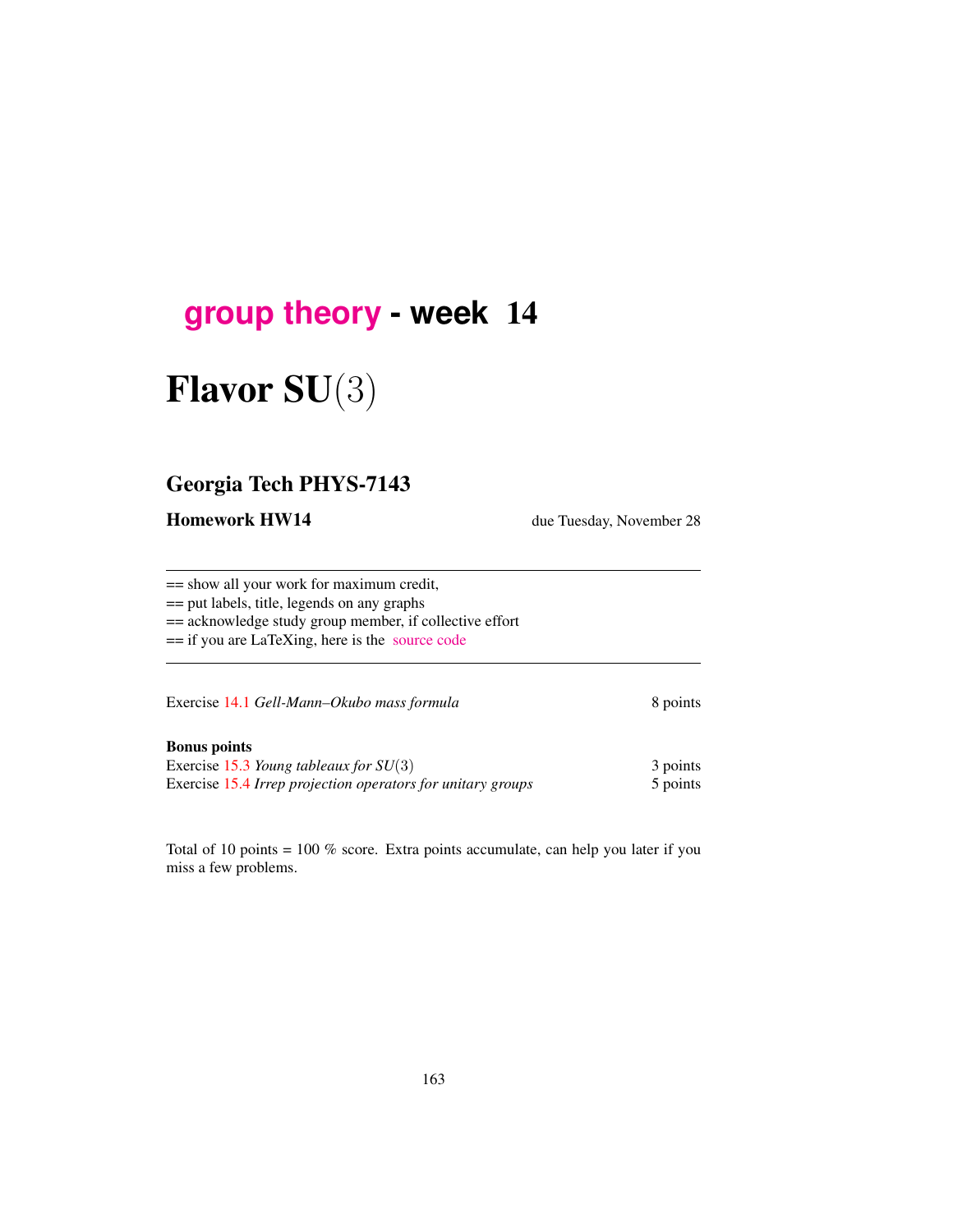

Figure 14.1: A lattice gauge theory calculation of the light QCD spectrum. Horizontal lines and bands are the experimental values with their decay widths. The  $\pi$ , K and and Ξ have no error bars because they are used to set the light and strange quark masses and the overall scale respectively. From [Scholarpedia.](http://www.scholarpedia.org/article/Lattice_gauge_theories)

#### 2017-11-21 Predrag Lecture 26 Flavor  $SU(3)$

Gutkin notes, [Lect. 11](http://birdtracks.eu/courses/PHYS-7143-17/groups.pdf) *Strong interactions: flavor SU*(3). Heisenberg isospin SU(2). Gell-Mann flavor SU(3). Gell-Mann-Okubo mass formula.

#### 2017-11-24 Predrag (No lecture) Young tableaux

Young tableaux for  $SU(3)$  and  $SU(n)$  have not yet been covered in the lectures, but you can easily learn them yourself, from, for example, Gutkin notes, [Lect. 12](http://birdtracks.eu/courses/PHYS-7143-17/groups.pdf) *Young tableaux*. Boris Gutkin is a grownup, beyond learning new stuff, so he follows old fashioned references such as Fulton and Harris [4]. The resulting simple recipe with 0 explanation can be found, for example, here *[C.G. Wohl](http://pdg.lbl.gov/2010/reviews/rpp2010-rev-young-diagrams.pdf)*.

A modern exposition is given in *Group Theory – Birdtracks, Lie's, and Exceptional Groups,* Chapt. 9 *[Unitary groups.](http://birdtracks.eu/version9.0/GroupTheory.pdf)* Currently I am a fan of the Alcock-Zeilinger algorithm  $[1-3]$ , based on the simplification rules of ref.  $[2]$ , which leads to explicitly Hermitian and compact expressions for the projection operators. Alcock-Zeilinger fully supersedes Cvitanovic's formulation, and any future ´ exposition of birdtracks reduction of  $SU(N)$  tensor products into irreducible representations will be based on the Alcock-Zeilinger algorithm.

The Gell-Mann-Okubo mass sum rules  $[5-7]$  are an easy consequence of the approximate SU(3) flavor symmetry. Determination of quark masses is much harder they are parameters of the standard model, determined by optimizing the spectrum of particle masses obtained by lattice QCD calculations as compared to the experimental baryon and meson masses. The best determination of the mass spectrum as of 2012 is given in figure 14.1. Up, down quarks are about 3 and 6 MeV, respectively, with strange quark mass about 100 MeV, all with large error brackets. As of 2017, I have not found an update to figure 14.1, but the latest on the subject can probably be traced in Georg von Hippel's [latticeqcd.blogspot.com.](http://latticeqcd.blogspot.com/)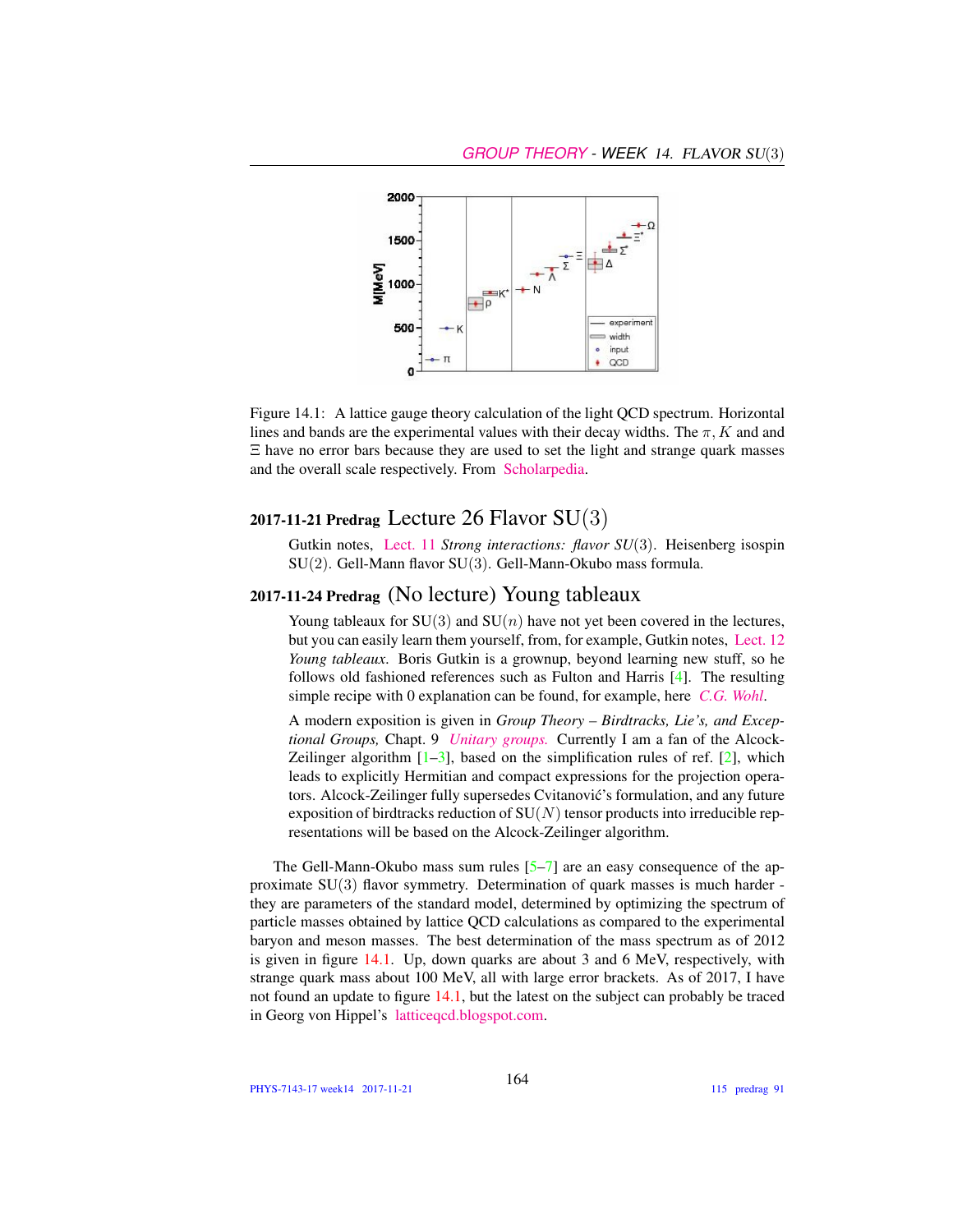#### References

- [1] J. Alcock-Zeilinger and H. Weigert, ["Transition operators",](http://dx.doi.org/10.1063/1.4983478) [J. Math. Phys.](http://dx.doi.org/10.1063/1.4983478) 58, [051702 \(2016\).](http://dx.doi.org/10.1063/1.4983478)
- [2] J. Alcock-Zeilinger and H. Weigert, ["Compact Hermitian Young projection op](http://dx.doi.org/10.1063/1.4983478)[erators",](http://dx.doi.org/10.1063/1.4983478) J. Math. Phys. 58[, 051702 \(2017\).](http://dx.doi.org/10.1063/1.4983478)
- [3] J. Alcock-Zeilinger and H. Weigert, ["Simplification rules for birdtrack opera](http://dx.doi.org/10.1063/1.4983477)[tors",](http://dx.doi.org/10.1063/1.4983477) J. Math. Phys. 58[, 051701 \(2017\).](http://dx.doi.org/10.1063/1.4983477)
- [4] W. Fulton and J. Harris, *[Representation Theory](http://dx.doi.org/10.1007/978-1-4612-0979-9)* (Springer, New York, 1991).
- [5] M. Gell-Mann, *[The Eightfold Way: A Theory of Strong Interaction Symmetry](http://dx.doi.org/10.2172/4008239)*, Synchrotron Laboratory Report CTSL-20 (CalTech, 1961).
- [6] M. Gell-Mann, ["Symmetries of baryons and mesons",](http://dx.doi.org/10.1103/PhysRev.125.1067) [Phys. Rev.](http://dx.doi.org/10.1103/PhysRev.125.1067) 125, 1067– [1084 \(1962\).](http://dx.doi.org/10.1103/PhysRev.125.1067)
- [7] S. Okubo, ["Note on unitary symmetry in strong interactions",](http://dx.doi.org/10.1143/PTP.27.949) [Progr. Theor.](http://dx.doi.org/10.1143/PTP.27.949) Phys. 27[, 949–966 \(1962\).](http://dx.doi.org/10.1143/PTP.27.949)